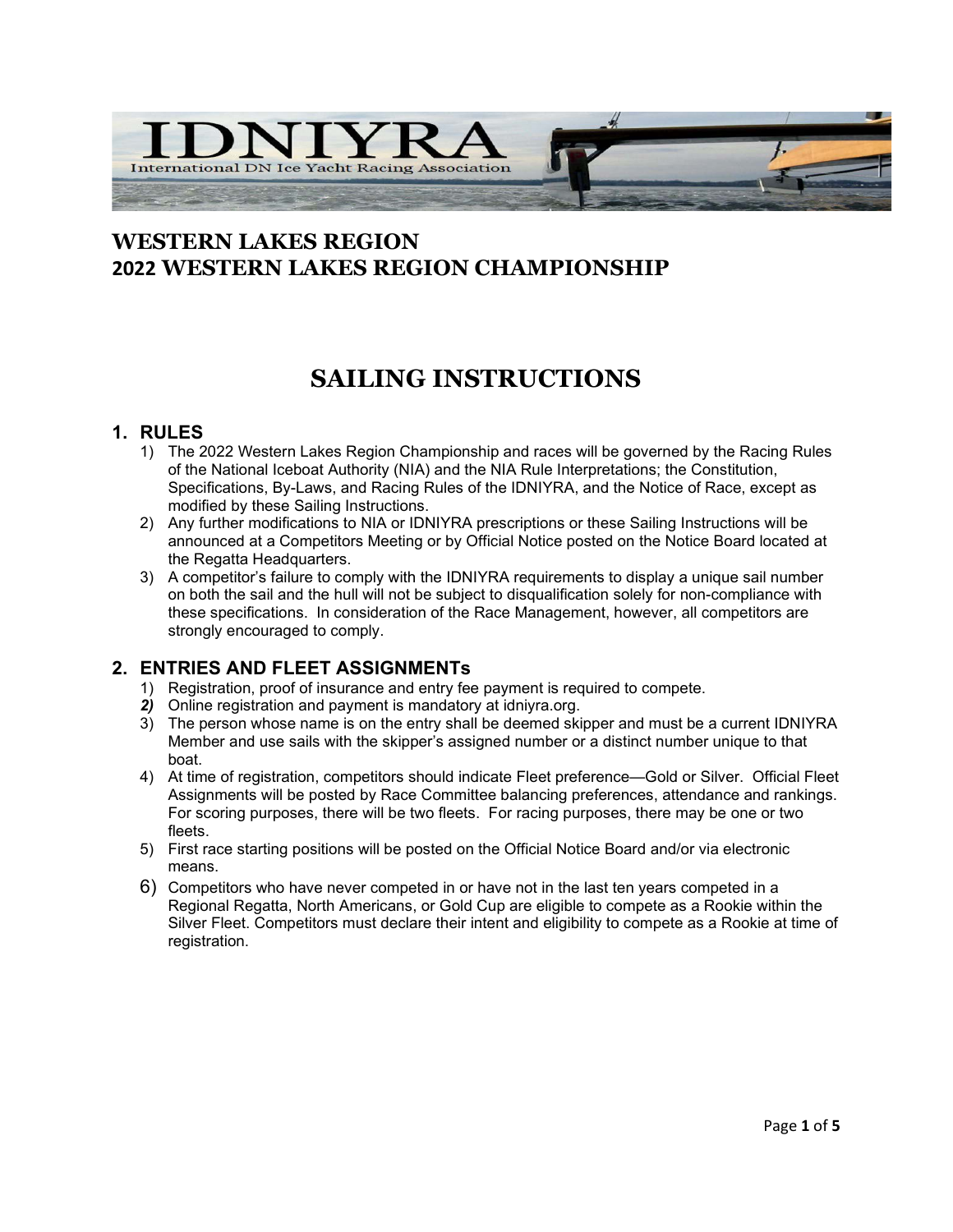#### **3. OFFICIAL SCHEDULE AND RACE TIMES (Local Time)**

- 1) A Competitors Meeting will be held, Saturday, at 8:30 AM at the racing area.
- 2) Saturday's First Race Start is scheduled for 09:00AM, and will be a Gold Fleet race. The second race will be a Silver Fleet race.
- 3) Sunday's first race start time, will be 09:00AM and the designated first fleet to race, will be posted on the Official Notice Board.
- 4) The Principal Race Officer reserves the right to change the fleet rotation. Any changes in the rotation will be announced and posted on the Official Notice Board and/or indicated via Fleet Flag Display in the starting area.
- 5) No Race will be started after one half hour before official sunset. Sunset times will be posted on the Official Notice Board.
- 6) Racing may cease earlier at the discretion of the Principal Race Officer in consideration of; the sun angle, ambient light, and weather conditions that may cause visibility issues on the race course.
- 7) No race will start after 3:00PM on Sunday.

#### **4. RACES**

- 1) It is intended that each fleet will race nine (9) races, with three (3) Gold Fleet races being necessary for a complete regatta.
- 2) Low point scoring system will be used, with one throw-out after five (5) races are completed. A DSQ for unsafe or un-sportsman-like conduct cannot be thrown.

#### **5. RACE COURSE**

- 1) The designated Race Course shall be the NIA, INLINE COURSE with Darling Marks. The Western Region Race Course Format will be posted on the Official Notice Board and an electronic copy will be available on the regatta web page. The course is subject to change as conditions warrant.
- 2) All courses will be WINDWARD / LEEWARD.
- 3) The race course length and number of laps will be announced by the Starter prior to each race.

#### **6. RACE COURSE MARKS**

- **1) The primary Windward and Leeward "Rounding Marks" consist of a tall tri-pod forming a triangular shape that is covered in-part by a fluorescent orange material.**
- **2) The Windward and Leeward Darling Marks will consist of a shorter tri-pod forming a triangular shape that is covered in-part by a fluorescent lime green material.**
- **3) The Darling Marks will be located in line with the course/wind and typically 80 yards down wind of the windward mark and typically 80 yards up-wind of the leeward mark.**
- **4) If determined to be necessary "Guard Cones" will located at the approaches to each Primary Mark (Orange Cones)**
- **5) If used, the guard cones placed in close proximity to the marks and are to be considered part of the marks for the purposes of NIA, Part IV Sailing Rules, and C. 3.**

#### **7. STARTING LINE**

- 1) The Starting Line consists of a two section yellow polyethylene rope with each section having numbered tags attached at each start position.
- 2) The Right side start positions have odd numbers beginning at the line center as 1 and extending to start position number 49.
- 3) The Left side start positions have even numbers beginning at the line center as 2 and extending to start position number 50.
- 4) The ends of the starting line are marked by and orange line reel with an orange florescent flag. DO NOT SAIL OVER THE LINE!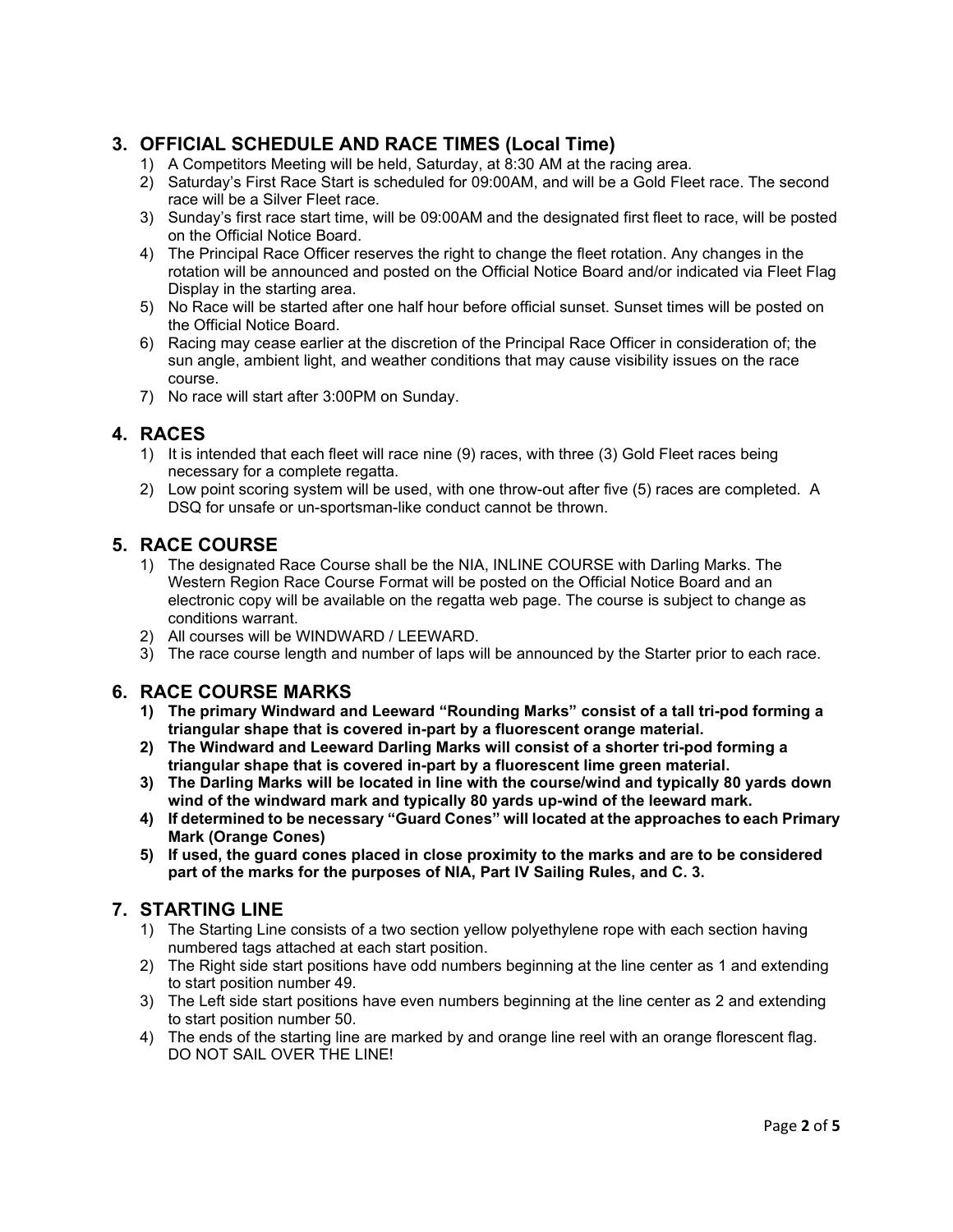#### **8. NOTIFICATION OF AND PREPERATION FOR A RACE START**

- 1) Prior to the finish of a race in progress, an announcement will be made and a Fleet Flag will be posted, near the starting line center identifying the next fleet to start.
- 2) When the fleet flag is raised that fleet's competitors should prepare for racing by moving their boats to the assembly area, downwind of the starting line lining up with their start position.
- 3) When the race in progress finishes and the scorers leave their designated area, the fleet in the assembly area will be called to move up to their starting positions at the front (windward) side of the starting line for the next start.

#### **9. STARTING**

- 1) The race committee starter will stand on a line between the starting line center and leeward mark. After a count of the starting fleet and determination that the skippers are in position, the starter will make a preparatory, multiple, sound signal aimed to the right side starters and then aimed to the left side starters. The starter will then make the announcements required by NIA Part II, E.3. to the right and left, after which a final single sound signal will be made to the right and left and after a short pause to assess readiness of the skippers, the starter will raise a checkered flag, quickly check right and left and after facing center will rapidly lower the flag for the start.
- 2) The starter may use discretion in not raising the flag immediately after the second sound signal to give a competitor who is not ready a "short" time interval to make ready. When ready a rapid signal left and right will indicate the flag is about to be raised.
- 3) If for reasons of safety or considerations under the NIA Racing Rules or IDNIYRA By-Laws the start is to be delayed after raising the flag, the starter will slowly withdraw or lower the flag. And announce that the fleet should stand by. A Black Flag may also be raised.

#### **10.FINISHING AND TIME LIMITS**

- 1) The finish line will be located "In-Line" with the course, extending from the Primary Leeward Mark downwind to an orange cone with an orange flag near the starting line center.
- 2) The length of the Finish Line is typically 70 yards, however, the Finish Line may be longer when conditions warrant for safety reasons.
- 3) The finish of the first competitor will be indicated by the race committee displaying a checkered flag.
- 4) The "Bart Rule" will be in effect. Competitors who cross the finish line after the first boat to finish, while the checkered flag is displayed, are considered to have completed the race, regardless of the number of laps each competitor has completed.
- 5) Lap and Total Race Time Limits will be based on a minimum time of 6-1/2 Minutes per Mile. *(Example: 1 Mile Course, Lap equals 2 Miles, resulting in a maximum time limit of 13 minutes for each lap.)*
- 6) All competitors must cross the finish line within 20 minutes of that race's first competitor to finish.

#### **10. SCORING**

- 1) During a race the scorers will be located within a designated scoring area on the windward side of the starting line between start positions 2 and 4, marked by two green cones and the orange cone/flag near the line center, marking the end of the finish line. There may also be an ATV parked in front of the scorers.
- 2) Each competitors' leeward mark rounding and finish for each race are recorded by the scoring team. Talking to the scorers during a race and/or while preparing the final results is cause for disqualification from the regatta.
- 3) Any competitor's concerns regarding scoring of a race shall be brought to the attention of the Principal Race Officer.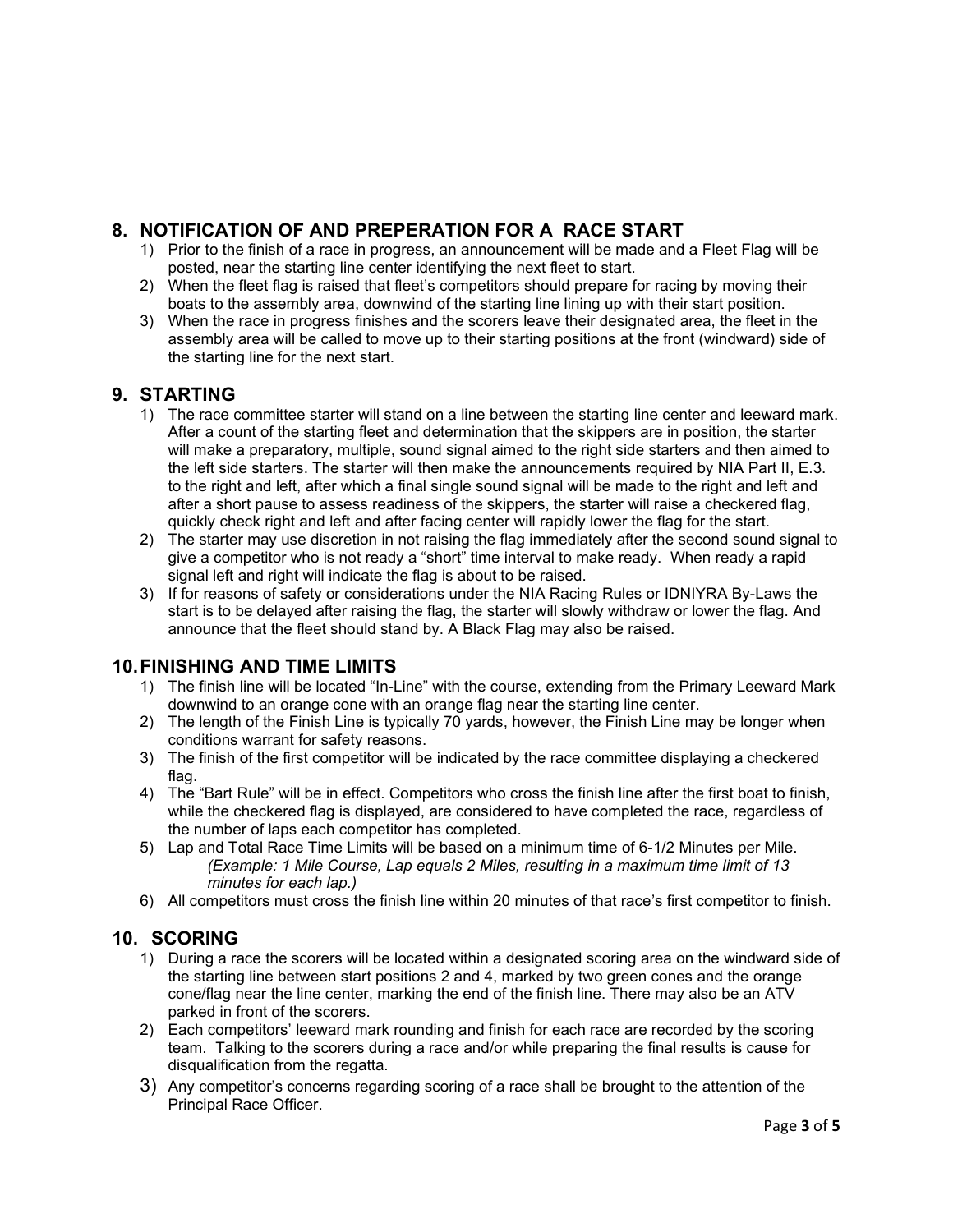#### **11. RACE ABANDONMENT**

- 1) A Black Flag displayed at the primary leeward mark shall signal abandonment of the race in progress for any reason, including competitor safety and failure of the first boat to make the time limit.
- 2) When a race is abandoned the next fleet to start shall be the next fleet in the rotation.

#### **12. COURSE CHANGE**

- **1) If** the Principal Race Officer determines that a start line alignment or course change is required, a Red Flag will be displayed.
- 2) When the red flag is displayed all competitors shall move and remain at a sufficient distance from the starting line area to provide the Race Committee a clear view to make any required adiustments.
- 3) When the Race Committee has completed the change, the fleet flag for the next fleet to start will be raised and competitors shall move to their starting positions on the windward side of the line.
- 4) Failure to comply may be cause for a competitor's disqualification from the regatta.

#### **13. PROTESTS**

- 1) Competitors are to proceed with intended protests consistent with all considerations of the IDNIYRA BY--LAWS and Part V, of the NIA, Racing Rules.
- 2) A competitor shall make his intent to protest known, and identify the competitor being protested, to the Principal Race Officer immediately after the race in which the rule infringement occurred. At that time, the Principal Race Officer will provide a Protest Form to be completed by the competitor making the protest.
- 3) Upon Notification, the Principal Race Officer will post a Notice on the Official Notice Board identifying the competitor's intent to protest and the competitor being protested.
- 4) A written protest must be filed with the Principal Race Officer as soon as practical, but within two hours of the close of racing for that day. The Principal Race Officer will be available at the launch area to accept written protests after the close of racing.
- 5) At receipt of the completed protest form(s) the Principal Race Officer will present the form(s) to the Chief Judge, who will post a notice on the Official Notice Board identifying the time and place for hearing the individual protests.

#### **14. RACING REMINDERS**

- 1) TACKING AT THE START OF A RACE: At the start, a competitor shall not cross the imaginary line between the center of the starting line and the Darling mark before rounding the windward mark for the first time.
- 2) DARLING MARKS: While racing, crossing the imaginary line between a Darling Marks and the associated Windward or Leeward mark is grounds for disqualification.
- **3)** INLINE FINISH: The finish line extends downwind from the leeward mark to an orange cone/flag near the starting line center. The area after crossing the finish line extending along the windward side of the odd number starting line at the width of the finish line, shall be considered a safety zone. After crossing the finish line, competitors shall proceed through that zone and round the end of the odd numbered starting line and proceed to the staging area**. Do not sail over the start line at any time.**

#### **15.AWARDS**

1) Trophy presentation will follow competition of the final race in the Launch area or as announced. Trophies will be awarded to the top five finishers in each fleet, for Top Junior (age 25 and under at registration), Top Rookie, Top Master and Top Grand Master.